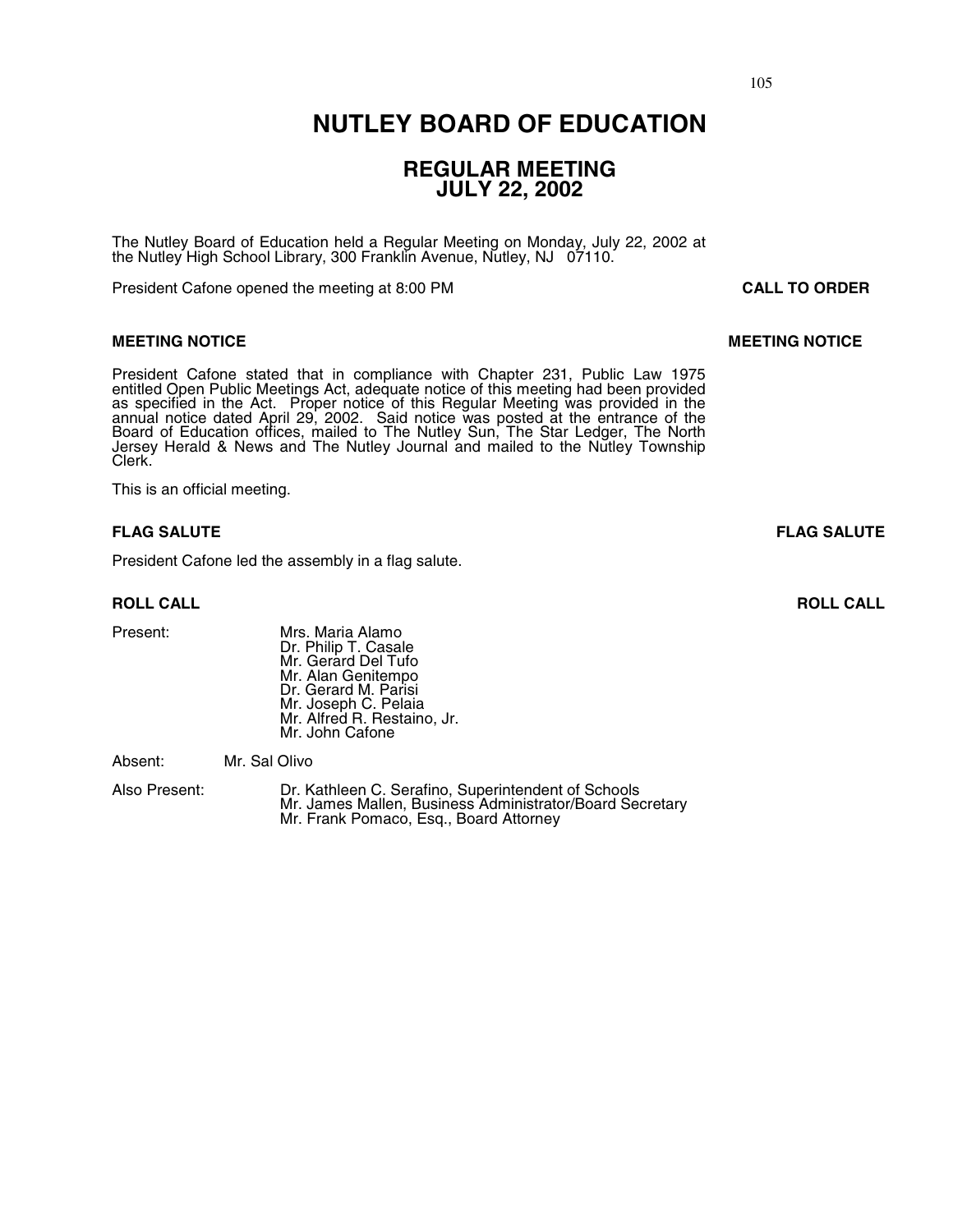### **SPECIAL ORDER OF BUSINESS SPECIAL ORDER**

President Cafone announced that the trustees would amend the published agenda to allow for the presentation of student awards for spring athletics events.

Superintendent Serafino congratulated all the recipients for their successful efforts and thanked them for representing the Nutley School District commendably. She then introduced the

Athletic Director, Angelo Frannicola, who personally presented several awards and then introduced various coaches to present awards to their team members.

The recipients of these awards are listed in the Superintendent's Report, Schedule C, which is appended to the minutes of this meeting.

### **MOTION TO ADJOURN TO EXECUTIVE SESSION EXECUTIVE**

At 8:30 PM President Cafone read the following resolution:

WHEREAS, the Board of Education will be discussing matters exempt from public discussion pursuant to N.J.S.A. 10:4-12,

NOW, THEREFORE, BE IT RESOLVED, That the Board of Education recess to closed executive session at this time in the conference room to discuss personnel matters, and

BE IT FURTHER RESOLVED, That the results of the discussions will be made public by inclusion on the agenda of a subsequent meeting of the Board of Education or when the reasons for discussing such matters in closed session no longer exist.

The motion was moved by Trustee Genitempo, seconded by Trustee Del Tufo and unanimously approved by voice vote.

#### **RECONVENE OPEN SESSION RECONVENE**

At 9:20 PM the meeting was reconvened.

### **APPROVAL OF MINUTES APPROVE**

BE IT RESOLVED that the Board of Education approves the minutes of the regular meeting of June 25, 2002.

Trustee Pelaia moved, Vice President Alamo seconded and the Board unanimously approved by roll call vote the motion to approve the meeting minutes.

Trustee Pelaia asked that the approved minutes be posted on the district's website and commended the district for posting the schedule of Board meetings as requested.

Mr. Mallen presented and read the following correspondence:

A thank-you note from Mr. Olson for the Board's expression of sympathy on the passing of his mother.

A letter from Chris Osieja thanking the Board for its support of the Let's Learn Program and Project Graduation 2002.

### **SUPERINTENDENT'S REPORT SUPT'S REPORT C**

## **OF BUSINESS**

**SESSION** 

## **OPEN SESSION**

### **COMMUNICATIONS COMMUNICATIONS**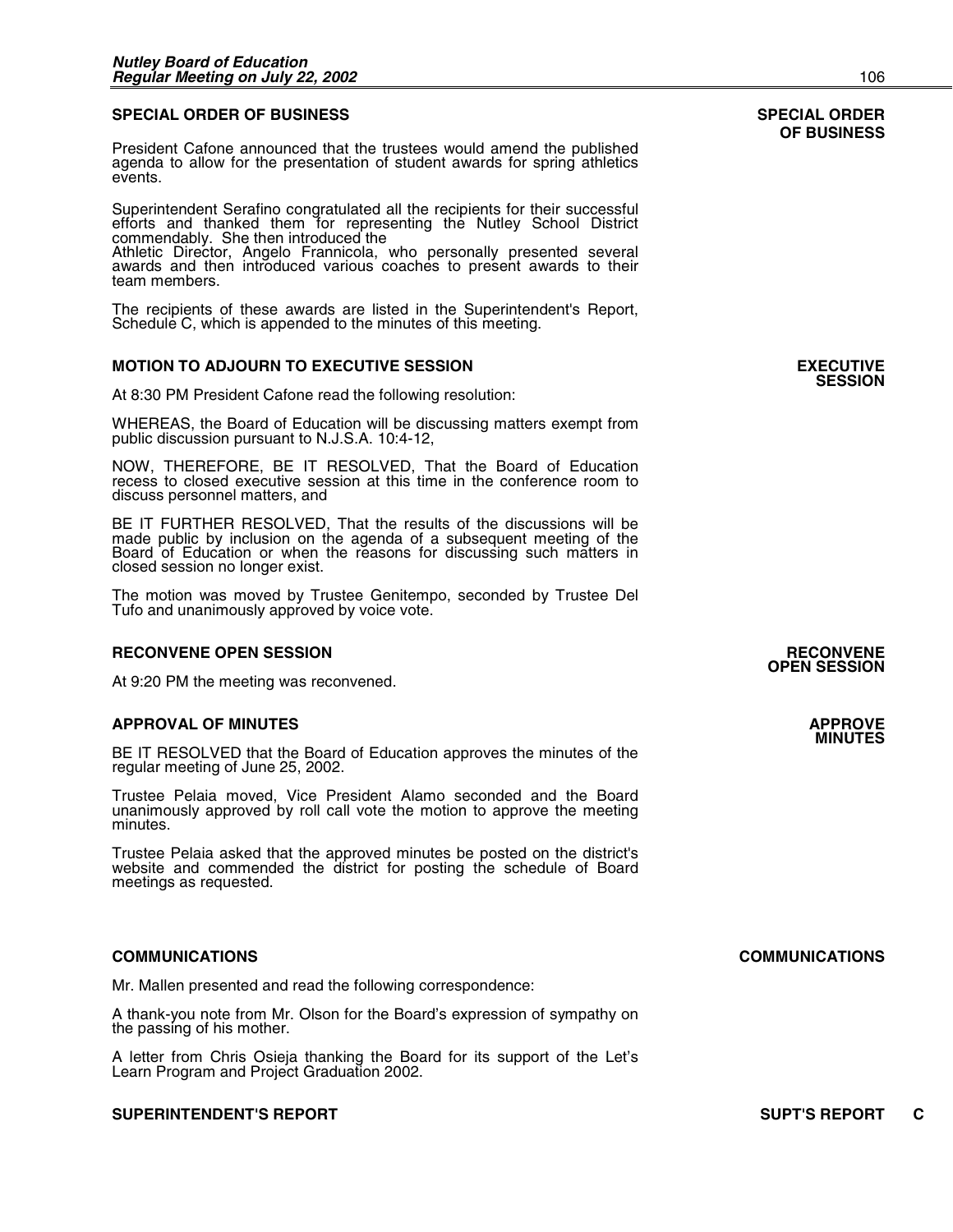Dr. Serafino presented the Superintendent's Report dated July 22, 2002.

## **FIRE DRILL & CAFETERIA REPORTS FIRE DRILL & CAFÉ. REPORTS**

President Cafone acknowledged the Fire Drill Report and Cafeteria Report for the month of June, 2002.

### **COMMITTEE REPORTS COMMITTEE REPORTS**

| Vice President Alamo    | - Policy Committee       |
|-------------------------|--------------------------|
| Trustee Genitempo       | - Negotiations Committee |
| <b>President Cafone</b> | - Facilities Committee   |

## HEARING OF CITIZENS (Resolutions Only) **HEARING OF CITIZENS**<br>CITIZENS

Resident Joan Rubino asked, and Mrs. Romaglia responded to, questions about the resolution approving the School-To-Career Transition Program at Clara Maass Medical Center.

Resident Chrys Carlo asked a question regarding the \$563.37 payment to Coca-Cola Bottling Co. on the bill list. Mr. Mallen agreed to investigate and respond.

Teacher Tom McCrohan asked, and Superintendent Serafino responded to, questions regarding personnel.

### **SUPERINTENDENT'S RESOLUTIONS SUPT'S**

The following twenty-six resolutions recommended by the Superintendent were unanimously approved by roll call vote with the following exceptions:

 1. Trustee Restaino abstained on the approval of motion No. 19, the appointment of substitutes.

### 1. **RESIGNATION – Teachers RESIGNATION TEACHERS**

Vice President Alamo moved and Trustee Casale seconded the following resolution:

BE IT RESOLVED that the Board of Education accepts the resignation of the following high school teachers, effective July 1, 2002:

> Dr. Gregory Oleson Mr. Donald Tobey

### 2. **RESIGNATION – Athletic RESIGNATION ATHLETIC**

Vice President Alamo moved and Trustee Casale seconded the following resolution:

BE IT RESOLVED that the Board of Education accepts the resignation of Mr. Juan Pintado as J.V. soccer coach.

## 3. **AMENDING REAPPOINTMENT – AMEND D Professional Staff REAPPOINTMENT**

Trustee Casale moved and Trustee Restaino seconded the following resolution:

BE IT RESOLVED that the appointment of Mrs. Andrea Carnevale, resolution REAPPOINTMENTS - Professional Staff (Schedule D), approved

# **PROFESSIONAL STAFF**

**RESOLUTIONS**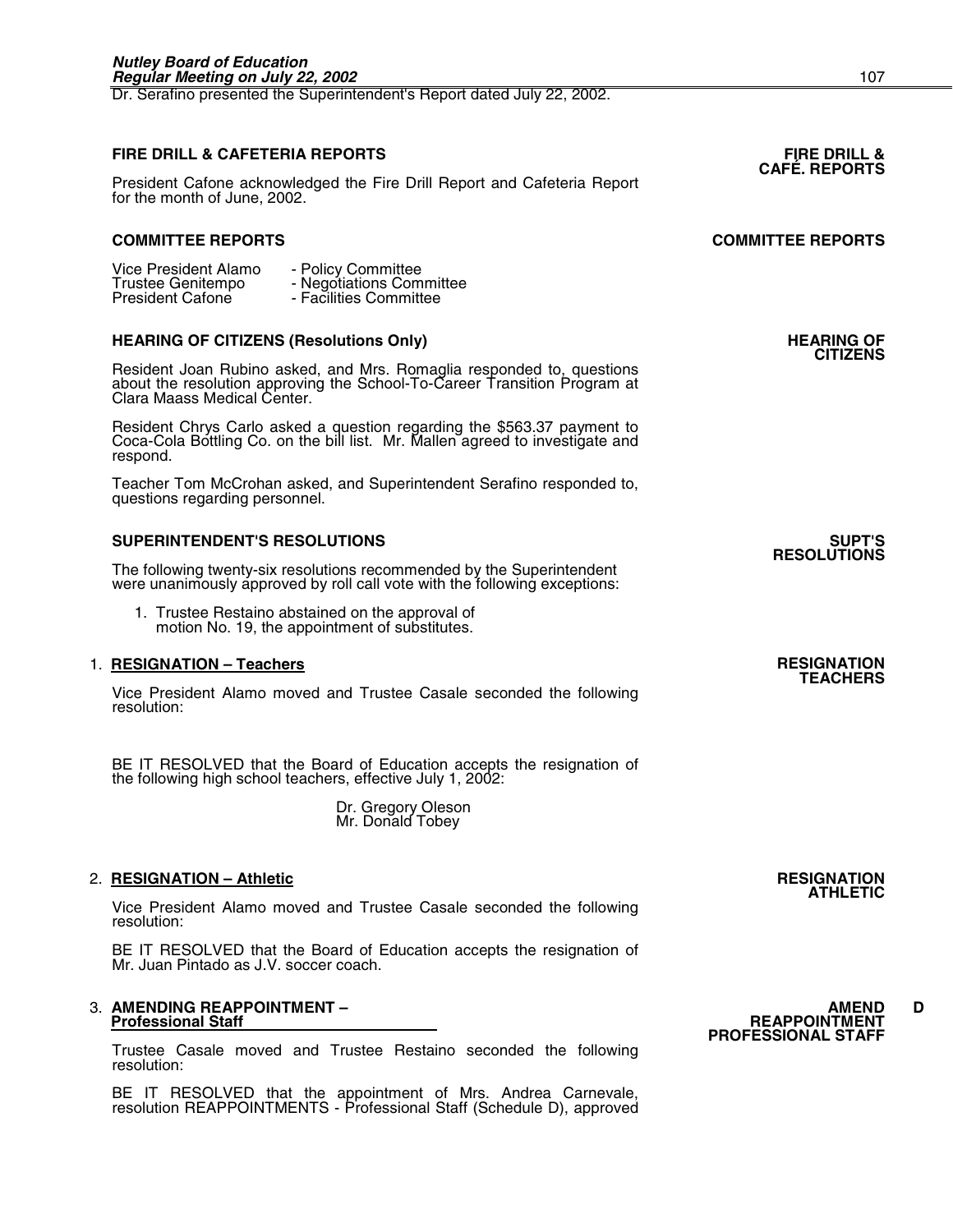at the May 29, 2002 Board Meeting be amended to reflect a full time position of \$51,247 for the 2002-03 school year.

## 4. **AMENDING REAPPOINTMENT – AMEND**

Trustee Casale moved and Trustee Restaino seconded the following resolution:

BE IT RESOLVED that the appointment of Miss Sarah Clarke, resolution REAPPOINTMENTS - Non-Tenured Staff, approved at the May 13, 2002 Board Meeting be amended to reflect a change in salary to \$41,561 for the 2002-03 school year.

### 5. **APPOINTMENTS – Professional Staff APPOINT PROFESSIONAL STAFF**

Trustee Casale moved and Trustee Restaino seconded the following resolution:

BE IT RESOLVED that the Board of Education approves the employment of the personnel listed below for the 2002-03 school year, effective September 1, 2002, in accordance with the 2002-03 Teachers' Salary Guide:

| <b>NAME</b>                                                 | <b>DEGREE</b>                  | <b>STEP</b> | <b>SALARY</b>                           |
|-------------------------------------------------------------|--------------------------------|-------------|-----------------------------------------|
| <b>Frank Ellis</b><br>Mary Giordano<br>William Montes deOca | Doc.<br>$B.A.+15$<br>$M.A.+15$ | 10.<br>Q    | \$52,837<br>$20,360$ (p/t .5)<br>47.640 |

BE IT FURTHER RESOLVED that the Board approves the application for emergent hiring as needed per the state criminal review procedure.

#### 6. APPOINTMENTS – Special Education Summer Program **APPOINT SPECIAL ED**

Trustee Casale moved and Trustee Restaino seconded the following resolution:

BE IT RESOLVED that the Board of Education approves the employment of the following Aides to the Special Education Summer Program, at the hourly rate of \$12.12.

Margaret DeAngelo Lee Fejnas

## 7. **APPOINTMENT – Drama Club Advisor**

**(Senior Benefit)** APPOINT DRAMA<br> **CLUB ADVISOR** Trustee Oenitempo seconded the following<br>
Trustee Del Tufo moved and Trustee Genitempo seconded the following resolution:

BE IT RESOLVED that the Board of Education approves the appointment of Mrs. Cheryl Rossillo as Drama Club Advisor at a salary of \$1,678 for the 2002-03 school year, in accordance with the 2002-03 Extra-Curricular Activities salary guide.

### 8. **APPOINTMENT – Director of Guidance APPOINT DIR OF GUIDANCE**

Trustee Del Tufo moved and Trustee Genitempo seconded the following resolution:

BE IT RESOLVED that the Board of Education approves the employment of Mrs. Anne Starace as Director of Guidance for the 2002-03 school year at the annual salary of \$92,059, M.A.+30 (Step 6) plus \$4,300 longevity. In the interim between July 1 and the time said negotiations are successfully concluded, the 2001-02 Principals and Supervisors Salary Guide shall prevail.

## **SUMMER PROG**

**NON-TENURED STAFF**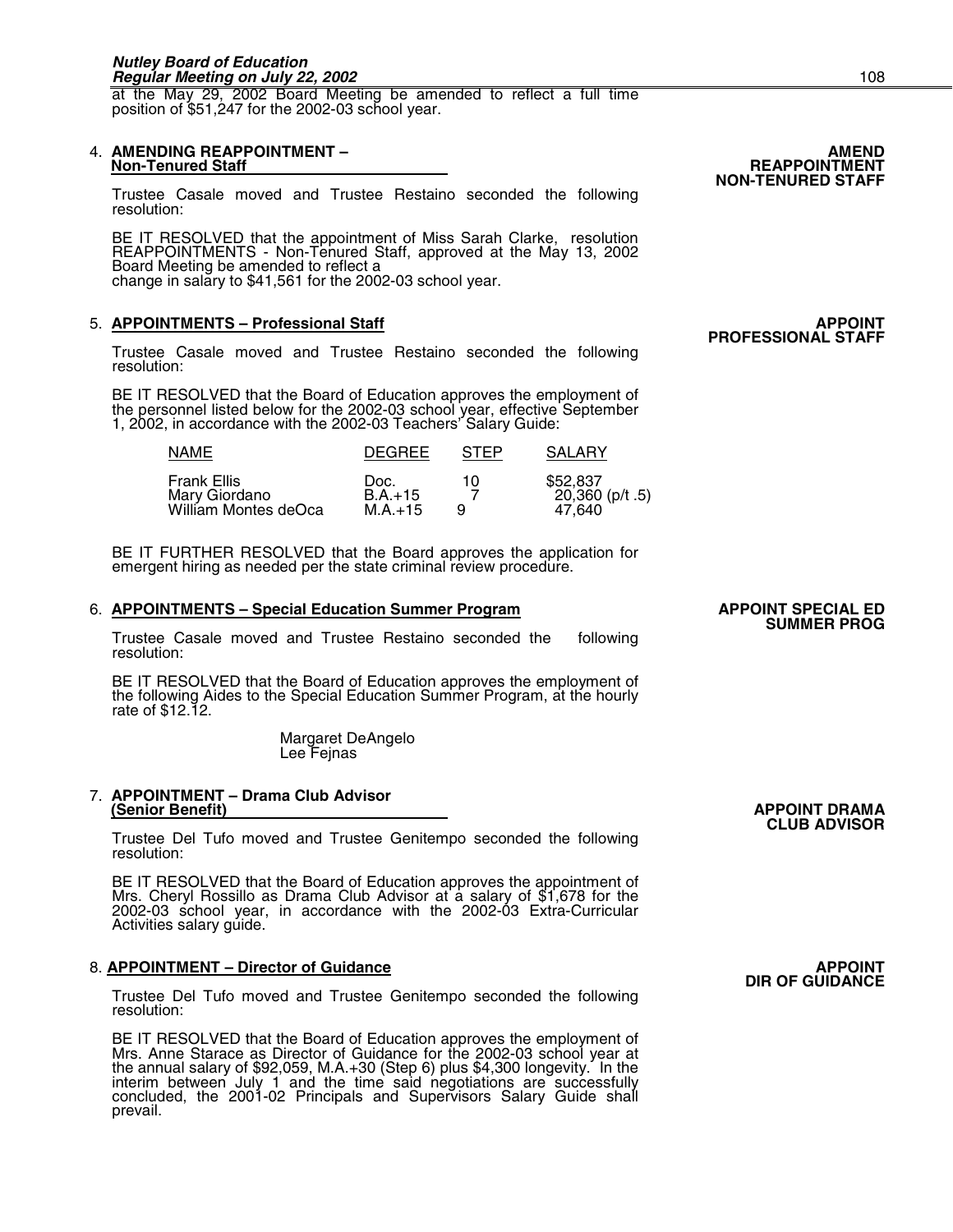#### 9. **APPOINTMENTS – Athletics – APPOINT 2002-03 School Year**

Trustee Del Tufo moved and Trustee Genitempo seconded the following resolution:

BE IT RESOLVED that the Board of Education approves the athletic appointments listed below for the 2002-03 school year on the salary guide at the classification and step as indicated in accordance with the 2002-03 coaches salary guide.

|                                | Name            | Step    | Salary |
|--------------------------------|-----------------|---------|--------|
| <b>BAND</b><br><b>Director</b> | Jarrett Zellea  | \$6.371 |        |
| <b>Assistant Director</b>      | Michael Soprano |         | 4.062  |

## APPROVE SALARIES – Summer School Program **APPROVE SALARIES**<br>SUMMER SCHOOL

**TERRIGARIES – SUMMER SEALARY:**<br>Trustee Del Tufo moved and Trustee Genitempo seconded the following resolution:

BE IT RESOLVED that the Board of Education approves the salaries for the personnel listed below for the 2002 Summer School Program:

Director:

| Robert O'Dell                                  | \$3,758        |                         |
|------------------------------------------------|----------------|-------------------------|
| Teachers:                                      |                |                         |
| Jennifer Ambrose<br>Susan Ames<br>Laura Love   |                | 3,016<br>3,016<br>3.016 |
| Michael Viteritto<br><b>Christopher Rosati</b> | 3,016<br>3.016 |                         |

### 11. **EXTRA COMPENSATION EXTRA**

Trustee Genitempo moved and Trustee Pelaia seconded the following resolution:

BE IT RESOLVED that the Board of Education approves the following personnel be paid extra compensation in the amounts indicated for services rendered:

> Summer Employment – Guidance Counselors – June 24, 25 and 26, 2002

| James Cummings<br><b>Judith Hubert</b><br>James Mauro<br>Susan Scerbo<br>Anne Starace<br><b>Sherrie Tolve</b> | 925.96<br>838.18<br>838.18<br>838.18<br>536.70 |
|---------------------------------------------------------------------------------------------------------------|------------------------------------------------|
|---------------------------------------------------------------------------------------------------------------|------------------------------------------------|

 Compensation for Extracurricular Activities – Character Education for Study Buddies – 2001-02 school year

Robyn Burns \$ 485.00

Central Detention Coverage – June, 2002

High School

AnneMarie Kowalski \$144.80

**Franklin School** 

**COMPENSATION**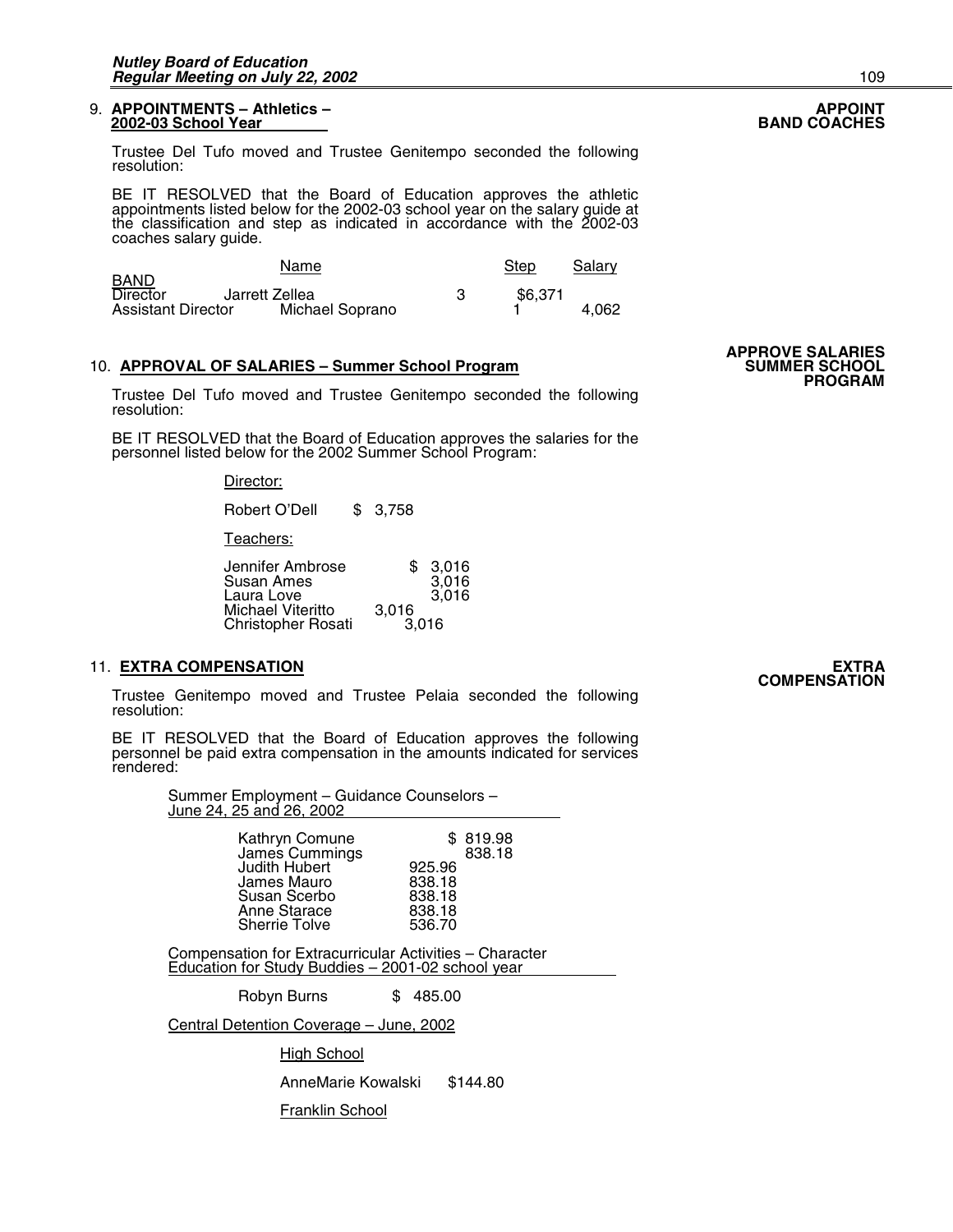Joseph Cappello 108.60<br>Christopher Chern 72.40 Christopher Chern

Saturday Morning Suspensions – June, 2002

 AnneMarie Kowalski \$151.32 Marcellino Marra 226.98

## 12. SPECIAL CLASS PLACEMENT – Educationally **SPECIAL CLASS** SPECIAL CLASS<br>Disabled Student **PLACEMENT**

Trustee Genitempo moved and Trustee Pelaia seconded the following resolution:

BE IT RESOLVED that the Board of Education approves the attendance of a student in out-of-district Special Education classes for the 2002-03 school year as follows:

| School                                                         | No. of | Students Classification | Effective<br>Date | Tuition     |
|----------------------------------------------------------------|--------|-------------------------|-------------------|-------------|
| East Mountain<br>School at Carrier<br>Clinic<br>Belle Mead, NJ |        | FD                      | 7/8/02            | \$43,043.70 |

#### 13. APPROVAL OF SUBMISSION OF CONSOLIDATED<br>APPLICATION - No Child Left Behind Act (NCLB) – FY 2003 **APPLICATION - NCLB APPLICATION - No Child Left Behind Act (NCLB) - FY 2003**

Trustee Genitempo moved and Trustee Pelaia seconded the following resolution:

BE IT RESOLVED that the Board of Education approves the submission of consolidated application for No Child Left Behind Act (NCLB) FY 2003 in the following amounts:

|             | Title I Part A  | \$230.160 |  |                                                |      |
|-------------|-----------------|-----------|--|------------------------------------------------|------|
|             | Title II Part A |           |  | 100,826(Public - \$98,943 Nonpublic - \$1,883) |      |
|             | Title II Part D |           |  | $6,561$ (Public - 5,720 Nonpublic -            | 841) |
| Title III - |                 |           |  | 25,547 (Public - 22,307 Nonpublic - 3,240)     |      |
| Title IV    |                 |           |  | 16,092 (Public - 14,030 Nonpublic - 2,062)     |      |
| Title V     |                 |           |  | 19,515 (Public - 17,014 Nonpublic - 2,501)     |      |

### 14. **ACCEPTANCE OF NOTIFICATION OF GRANT AWARD - GRANT AWARD I.D.E.A.-B and I.D.E.A. - Preschool - FY 2003: I.D.E.A.-B & I.D.E.A.- PRESCHOOL**

Trustee Genitempo moved and Trustee Pelaia seconded the following resolution:

BE IT RESOLVED that the Board of Education approves the acceptance of the I.D.E.A. grant award for FY 2003 as follows:

> **I.D.E.A.-B Basic 5519,276**<br>I.D.E.A. B-Preschool 26.085 I.D.E.A. B-Preschool

#### 15. **ACCEPTANCE OF NOTIFICATION OF GRANT AWARD - ACCEPT PERKINS**<br>CARL D. PERKINS VOCATIONAL AND TECHNICAL **AND AUSTRAL AND TECHNICAL CARL D. PERKINS VOCATIONAL AND TECHNICAL GRANT AWARD EDUCATION ACT - FY 2003**

Trustee Genitempo moved and Trustee Pelaia seconded the following resolution:

**ACCEPT**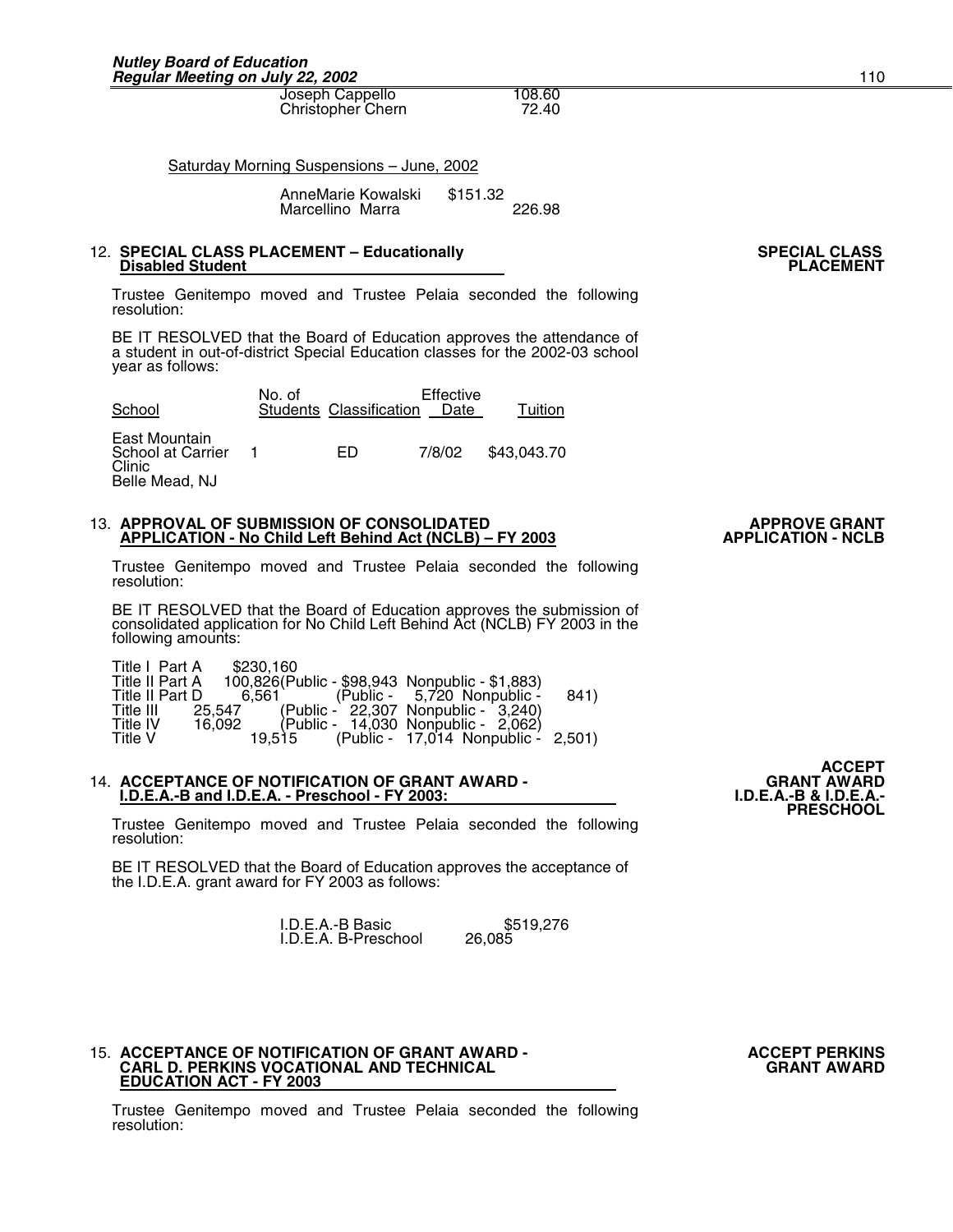BE IT RESOLVED that the Board of Education approves the acceptance of the Carl D. Perkins Vocational and Technical Education Act grant award for FY 2003 in the amount of \$22,296.

#### 16. **PARTNERSHIP BETWEEN CLARA MAASS MEDICAL TRANS. PROGRAM AT CENTER and the SCHOOL-TO-CAREER TRANSITION CLARA MAASS PROGRAM NHS - 2002-03 School Year MEDICAL CENTER**

Trustee Genitempo moved and Trustee Pelaia seconded the following resolution:

BE IT RESOLVED that the Board of Education approves a voluntary partnership with Clara Maass Medical Center to provide daily transition activities for Nutley High School students for the 2002-03 school year.

## 17. <u>APPROVAL OF COMPENSATION</u><br>COMPENSATION **APPROVE**

Trustee Genitempo moved and Trustee Pelaia seconded the following resolution:

BE IT RESOLVED that the Board of Education approves compensation for Mrs. Mariana Francioso as K-8 Testing Assistant in the amount of \$1,803 for the 2002-03 school year.

### 18. <u>APPROVAL OF SUBSTITUTE RATES 2002-03 SCHOOL YEAR APPROVE APPROVE ARTES</u>

Trustee Parisi moved and Trustee Pelaia seconded the following resolution:

BE IT RESOLVED that the Board of Education approves the substitute rates for the 2002-03 school year as per Schedule A attached, and

BE IT FURTHER RESOLVED that the Board approves a rate of \$25 per hour for Homebound Instruction for the 2002-03 school year.

### 19. **APPOINTMENTS - SUBSTITUTES APPOINT B**

Trustee Parisi moved and Trustee Pelaia seconded the following resolution:

BE IT RESOLVED that the Board of Education approves the Buildings & Grounds, Cafeteria and Transportation substitutes for the 2002-03 school year as per Schedule B attached, and

BE IT FURTHER RESOLVED that the Board approves the application for emergent hiring as needed per the state criminal review procedure.

### 20. APPROVAL OF PROBATIONARY BUS DRIVER

Trustee Parisi moved and Trustee Pelaia seconded the following resolution:

BE IT RESOLVED that the Board of Education approves the appointment of Edward Miller as probationary bus driver for the 90-day probationary period from September 1, 2002 to November 30, 2002 at the hourly rate on the existing salary guide.

### 21. REAPPOINTMENTS - Part-Time School Aides

Trustee Casale moved and Trustee Pelaia seconded the following resolution:

BE IT RESOLVED that the Board of Education approves the appointment of the part-time school aides listed below for the 2002/2003 school year at the salaries indicated in accordance with the hourly rate established by the Board of Education.

| <b>NAME</b> | <b>STEP</b> | <b>HOURLY RATE</b> |
|-------------|-------------|--------------------|
|-------------|-------------|--------------------|

**SCHOOL-TO-CAREER** 

## **SUBSTITUTES**

**REAPPOINT P.T.** 

**APPROVE**<br>PROBATIONARY

**BUS DRIVER**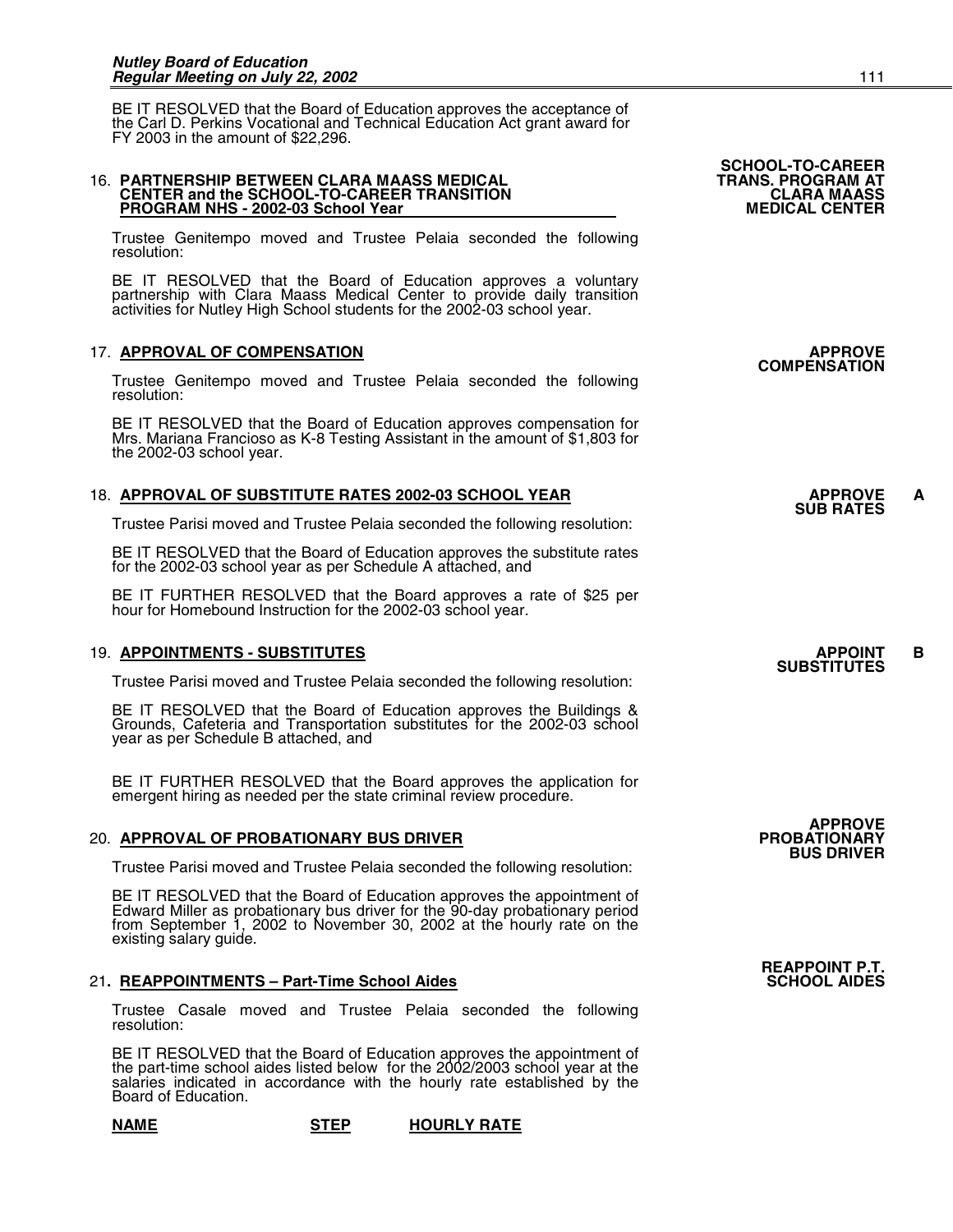| Alessio, Julianne<br>Ballester, Carol<br>Cappetta, Roseann<br>Carson, Elaine<br>Cascarano, Nancy<br>Cifalino, Antoinette<br>DeAngelo, Margaret<br>DeFrank, Patricia<br>DiEdwardo, Sara<br>DeGennaro, Corinne<br>Drago, Carolyn<br>Fejnas, Lee<br>Fenwick, Janet<br>Ferdinando, Michele<br>Homyak, Karen<br>Jernick, Linda<br>Konapaka, Margaret | 2<br>$\overline{2}$<br>2<br>2<br>22122222           | 2<br>2<br>22222<br>$\overline{c}$  | 12.60<br>12.60<br>12.60<br>12.60<br>12.60<br>12.60<br>11.90<br>12.60<br>12.60                   | \$12.60<br>12.60<br>12.60<br>12.60<br>12.60<br>12.60<br>12.60<br>12.60 |
|-------------------------------------------------------------------------------------------------------------------------------------------------------------------------------------------------------------------------------------------------------------------------------------------------------------------------------------------------|-----------------------------------------------------|------------------------------------|-------------------------------------------------------------------------------------------------|------------------------------------------------------------------------|
| Krupka, Joann<br>Lewis, Denise<br>Linfante, Phyllis<br>Marsella, Gail<br>Mayer, Diana<br>Morris, Deborah<br>Paterno, Mari-Angela<br>Pavlisko, Deboraĥ<br>Puccio, Joann<br>Rafanello, Linda<br>Rizzi, Elizabeth<br>Rizzo, Vincenza<br>SanGiovanni, Beverly<br>Schoeber, Josephine                                                                | $\frac{2}{2}$<br>2<br>2<br>2<br>2<br>$\overline{2}$ | 2<br>2<br>2                        | 12.60<br>12.60<br>12.60<br>12.60<br>12.60<br>12.60<br>12.60<br>12.60<br>12.60<br>12.60<br>12.60 | 12.60<br>12.60<br>12.60                                                |
| NAME                                                                                                                                                                                                                                                                                                                                            |                                                     | <u>STEP</u>                        |                                                                                                 | <b>HOURLY RATE</b>                                                     |
| Souza, Maria<br>Sposato, Kim<br>Tritto, Mary Jean<br>Vespoli, Ann<br>Vicchiariello, Bridget<br>Witczak, Joanne<br>Zaccheo, Joan                                                                                                                                                                                                                 | 2<br>$\overline{c}$                                 | 2<br>2<br>2<br>2<br>$\overline{c}$ | 12.60<br>12.60                                                                                  | \$12.60<br>12.60<br>12.60<br>12.60<br>12.60                            |

#### **22. APPROVAL OF SALARIES – Summer Hours for the SALARIES 1998** SALARIES<br>Child Study Team through July 12, 2002<br>CHILD STUDY TEAM **Child Study Team through July 12, 2002**

Vice President Alamo moved and Trustee Pelaia seconded the following resolution:

BE IT RESOLVED that the Board of Education approves the additional summer hours of employment for the following Child Study Team members through July 12, 2002:

| <b>Mary Balitsos</b> | \$1,488.68 |        |
|----------------------|------------|--------|
| Donald DiGiovine     |            | 888.16 |
| Susan Furnari        | 2,332.06   |        |
| Elaine Mauro         |            | 287.34 |
| Stephen Parigi       | 2,551.84   |        |
| Robert Topolski      | 761.28     |        |
| Marisa Tusche        | 315.22     |        |

### **23. APPROVAL OF SALARIES FOR THE 2002-03 NHS RAIDER NUTLEY HIGH SCHOOL RAIDER BAND STAFF**

Trustee Genitempo moved and Trustee Casale seconded the following resolution:

BE IT RESOLVED that the Board of Education approves the salaries listed below for the 2002-03 Nutley High School Raider Band Staff:

Twirler/Color Guard \$2,730 (Step 1- 2002/03 Athletic

**APPROVE** 

# **APPROVE SALARIES**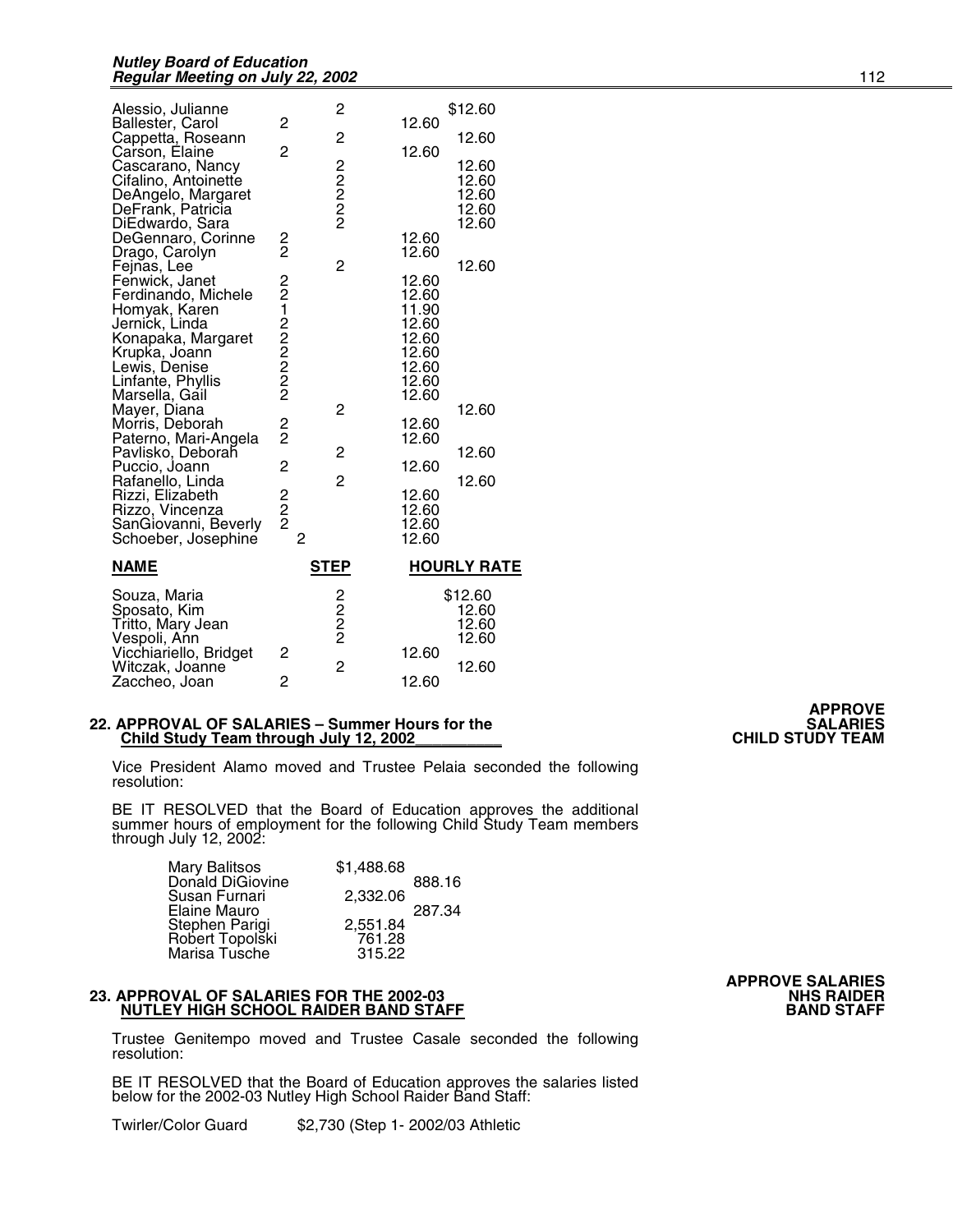Percussion Instructor (2) 900<br>Drill Instructor 1.200 Drill Instructor 1,200<br>Winter Guard Instructor 1783 Winter Guard Instructor

### **24. APPOINTMENT - Permanent Unassigned Substitute Law APPOINT PERMANENT**

Trustee Parisi moved and Trustee Pelaia seconded the following resolution:

Salary Guide)<br>900 (each)

BE IT RESOLVED that Mr. Michael Soprano be approved as a permanent unassigned substitute for the 2002/2003 school year, at the rate of \$78 per day and fringe benefits which include State Health Benefits and dental plans, and

BE IT FURTHER RESOLVED that this candidate met the district's requirement for the permanent unassigned substitute position, which is the possession of a County Substitute certificate, and

BE IT FURTHER RESOLVED that the Board approves the application for emergent hiring as per the state criminal review procedure.

### 25. **TRANSFER OF PERSONNEL TRANSFER**

Trustee Restaino moved and Trustee Pelaia seconded the following resolution:

BE IT RESOLVED that the Board of Education approves, upon the recommendation of the Superintendent of Schools, the following transfers:

| Name      | From                  |                                                                            |
|-----------|-----------------------|----------------------------------------------------------------------------|
| Mari Konn | Washington<br>Teacher | Washington/Radcliffe<br>Learning Disabilities<br>Teacher Consultant (LDTC) |
|           |                       |                                                                            |

Mary Fran Simmons Franklin High School Guidance Teacher Counselor

### **26. SUBSTANCE ABUSE POLICY - First Reading**

Trustee Pelaia moved and Trustee Casale seconded the following resolution:

BE IT RESOLVED that the Board of Education approves the following proposed policy, with revisions, for the first reading:

Policy # 523 (5530) Substance Abuse Policy

### **SECRETARY'S RESOLUTIONS SECRETARY'S**

The following nine resolutions recommended by the Board Secretary were unanimously approved by roll call vote.

### **1. SECRETARY & TREASURER'S REPORT**

Trustee Pelaia moved and Trustee Casale seconded the following resolution:

BE IT RESOLVED that the Board of Education acknowledges and accepts the reports of the Board Secretary (Appendix A) and Treasurer of School Monies (Appendix B) for the period ending June 30, 2002.

### **SUBSTANCE**<br>**ABUSE POLICY FIRST READING**

## **RESOLUTIONS**

## **SECY. & TREAS. A**

## **PERSONNEL**

**UNASSIGNED SUB**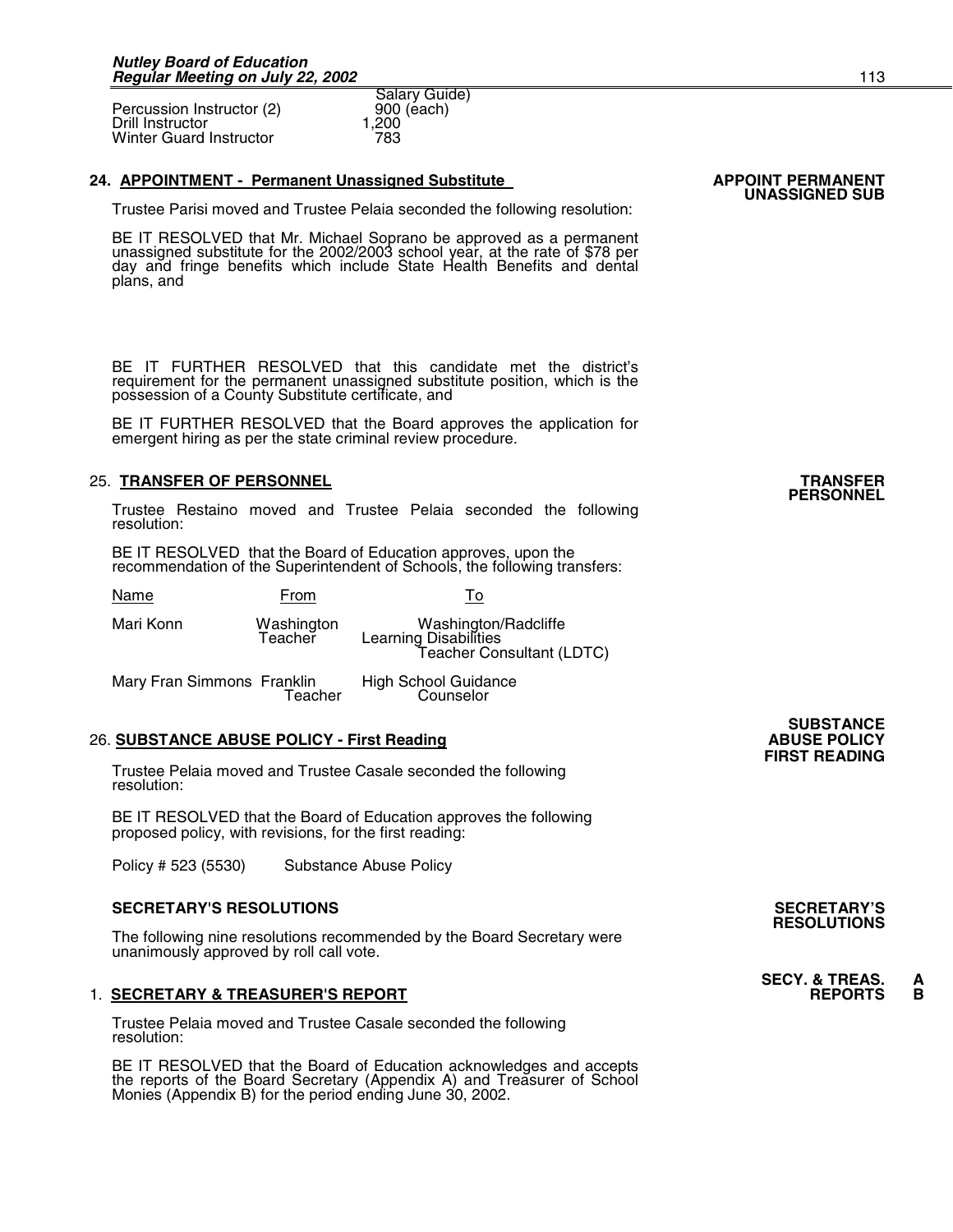### **2. CERTIFICATION OF MAJOR ACCOUNT FUND STATUS**

Trustee Pelaia moved and Trustee Casale seconded the following resolution:

BE IT RESOLVED that pursuant to NJAC 6:20-2.13 (e), the Nutley Board of Education certifies that as of June 30, 2002, after review of the Secretary's monthly financial report (Appropriations section) and upon consultation with the appropriate district officials, to the best of its knowledge no major account or fund has been over-expended in violation of NJAC 6:20-2.13(b) and that sufficient funds are available to meet the district's financial obligations for the remainder of the fiscal year. (Major accounts are General Fund and Debt Service.)

## 3. BILLS AND MANDATORY PAYMENTS - June 28, 2002 and **BILLS & MANDATORY** July 22, 2002

Trustee Pelaia moved and Trustee Casale seconded the following resolution:

BE IT RESOLVED that the Board of Education authorizes the payment of bills and mandatory payments as follows:

| June 28, 2002 | \$586,738.88 |                                |
|---------------|--------------|--------------------------------|
| July 22, 2002 | 890,108.57   | (Appendix C)<br>(Appendix C-1) |

## 4. **REQUESTS FOR USE OF SCHOOL BUILDINGS AND USE OF BUILDINGS D**

Trustee Pelaia moved and Trustee Casale seconded the following resolution:

BE IT RESOLVED that the Board of Education approves the requests for the use of school buildings and grounds (Appendix D), that conform to the rules and regulations set by the Board of Education.

### 5. **TRANSFER SCHEDULE TRANSFER E SCHEDULE**

Trustee Pelaia moved and Trustee Casale seconded the following resolution:

BE IT RESOLVED that the Board of Education, in compliance with N.J.A.C. 9:20-2 authorizes the transfer in the 2002-03 budget per the Transfer Schedule dated June 28, 2002 in the amount of \$551,665 as appended (Appendix E).

#### 6. **PURCHASE OF VARIOUS COMPUTERS & COMPUTER COMPUTERS & SUPPLIES SUPPLIES**

Trustee Restaino moved and Trustee Casale seconded the following resolution:

BE IT RESOLVED that pursuant to N.J.S.A. 18A:18A-10 the Board of Education approves the purchase of various computers and computer supplies from Dell Marketing, L.P., Round Rock, Texas for an amount of \$57,196.00 under New Jersey State Contract 81247, and

BE IT FURTHER RESOLVED that the Board authorizes the Secretary/Business Administrator to purchase additional computers and computer supplies, as needed during the year, utilizing this New Jersey State Contract.

### 7. **THERAPEUTIC SCHOOL FOOD SERVICE AGREEMENT - SCHOOL FOOD SVCS**

 **CERTIFICATION FUND STATUS** 

**PAYMENTS C1** 

## **GROUNDS AND GROUNDS**

**PURCHASE<br>COMPUTERS &** 

**THERAPEUTIC**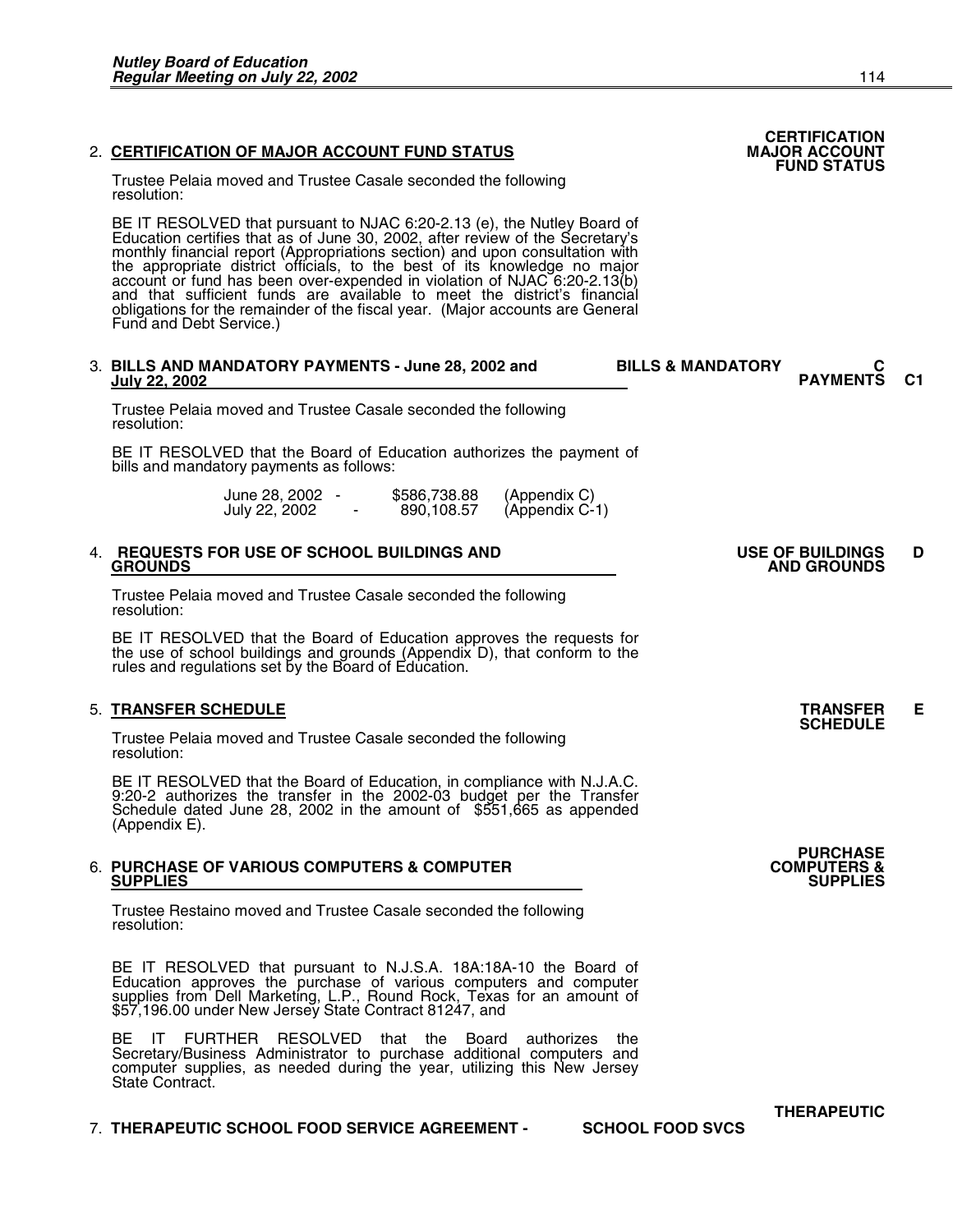Trustee Restaino moved and Trustee Casale seconded the following resolution:

BE IT RESOLVED that the Board of Education approves the Food Service Agreement with the Therapeutic School at Community Health Care Network, Inc., Belleville, NJ for the 2002-03 school year.

### 8. CAFETERIA PRICES - 2002-03 School Year **CAFETERIA PRICES** F

Trustee Restaino moved and Trustee Casale seconded the following resolution:

BE IT RESOLVED that the Board of Education approves the cafeteria prices for the 2002-03 school year as per Appendix F.

## 9. **BIDS FOR DIGITAL CLOSED CIRCUIT TELEVISION**<br>RECORDERS

Trustee Restaino moved and Trustee Casale seconded the following resolution:

WHEREAS bids for digital closed circuit television recorders were advertised on July 3, 2002, and

WHEREAS sealed bids were publicly opened and read aloud on July 17, 2002 at 11:00 a.m. in the office of the Business Administrator/Board Secretary, and

WHEREAS the following bids were received in the following amounts:

 Coskeys TV & Radio Sales & Service Inc. North Brunswick, NJ \$24,250 Video Shack, Inc. Union, NJ \$22,500

and

WHEREAS the lowest bid substantially exceeds the cost estimates for the goods or services,

NOW THEREFORE BE IT RESOLVED that the Board of Education rejects the bids received according to 18A:18A-22 which states that a board of education may reject all bids if the lowest bid substantially exceeds the cost estimates for the goods or services.

Resident Joan Rubino asked questions about insurance coverage regarding the volunteer coaches policy. She also asked if staff members abide by the restrictions on smoking on school property.

Resident Lori Wiedman asked if signs could be posted about prohibiting the walking of dogs on school property.

Student Michael Nocera read a prepared statement about the proposed Substance Abuse Policy and raised questions about the fairness of the policy and the possibility of an appeal process. Board attorney Pomaco and Trustee Pelaia responded with specifics regarding this policy.

President Cafone responded where appropriate. Hearing no further comments, President Cafone closed this portion of the meeting.

### **HEARING OF CITIZENS HEARING OF CITIZENS**

**BIDS - DIGITAL** 

 **RECORDERS TV RECORDERS**